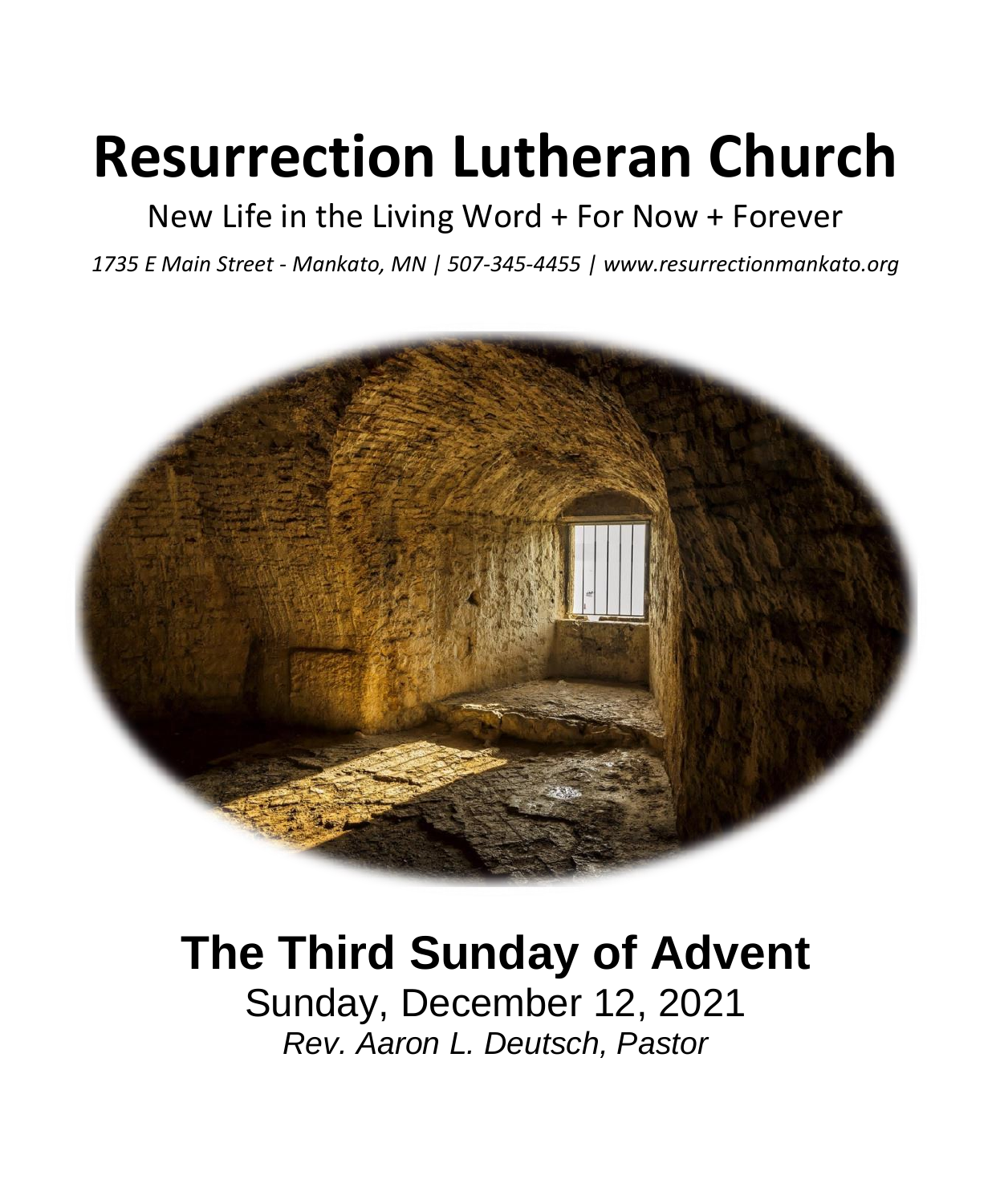#### **WELCOME** and **ANNOUNCEMENTS**

#### **CONFESSION AND FORGIVENESS OF SIN**

P: We gather in the name of the Father, and of the Son, and of the Holy Spirit.

#### **C: Amen.**

P: Brothers and sisters in Christ, as we gather for worship, let us first call to mind our faults and failings. We come to God as one from whom no secrets are hidden, to ask for his forgiveness and peace. Trusting, therefore, in God's promise of forgiveness, let us confess our sins against God and one another:

*Silence is kept for reflection and self-examination*

#### P: Eternal God,

**C: we confess that we are captive to sin and cannot free ourselves. Forgive all our offenses, known and unknown, things done and things we have failed to do. Cleanse us from the power of sin by your Holy and life-giving Word. By your grace, draw us near to you, our refuge and our strength; through Jesus Christ our Lord. Amen.**

P: Since we are justified by faith, we have peace with God through our Lord Jesus Christ. God's love has been poured into our hearts through the Holy Spirit given to us in Baptism. In the mercy of Almighty God, Christ died for us while we were still sinners. Hear the good news of the Gospel: in Christ's name, your sins are forgiven.

#### **C: Amen!**

**GATHERING HYMN: Hark, the Glad Sound…………………………………………RECLAIM No. 92**

#### **ADVENT CANDLE LIGHTING LITURGY**

L: Having lit the candles of hope and peace, today we gather around the Advent wreath to light our third candle: the candle of joy. Shepherds heard the message of the angels. They rejoiced that a Savior had been born, and were the first to tell others the Good News.

#### **C: Like the shepherds, we are called to be witnesses to Christ.**

Lr: We pray that God would give us the boldness to speak. A word from the Book of Isaiah: "But be glad and rejoice forever in what I am creating; for I am about to create Jerusalem as a joy, and its people as a delight."

#### **C: And from the Apostle Paul: "The fruit of the Spirit is love, joy, peace, patience, kindness, generosity, faithfulness, gentleness, and self-control. If we live by the Spirit, let us also be guided by the Spirit."**

L: As we light our advent candle, we thank you Lord for the joy you give. As we prepare for Christmas time, light of the world, shine on us. In the midst of sorrow bring joy to our hearts. To all the people who don't know you, light of the world, shine through us.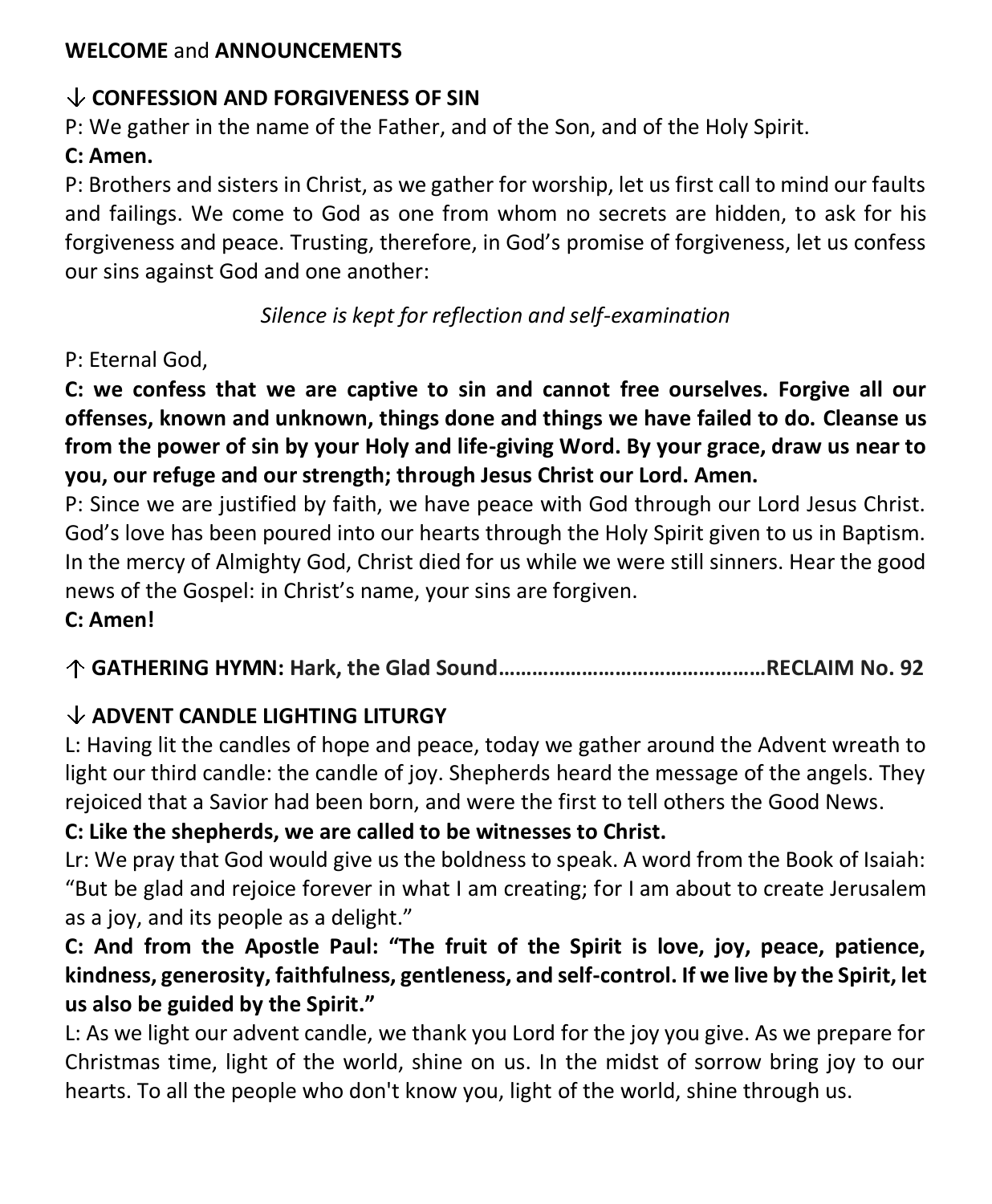**C: In this world of pain and darkness, help us to find joy in serving you. In our service here today, light of the world, light the way. Three candles shine as God's promise draws near, beckoning us to be a living witness of good news and great joy. In joy, we turn our eyes to this third flame, the flame of the shepherds.** 

L: Let us pray...

**All: We joyfully praise you, O Lord, for the fulfillment of your promise of a Savior and what that means in our lives. Thank you for the gift of salvation through the birth of your son, Jesus. Create us anew as we wait, and help us to see your glory as you fill our lives with your living Spirit. Amen.** 

L: As the first, second and third candles are lit, please join in singing our Advent Verse:

#### *(Tune: Angels, from the Realms of Glory)*

**Now it's time to light the candle, In God's name we will rejoice. Bells and organ play together, We will shout in one loud voice! Light will overcome the darkness: Sing the joy the Christ Child brings.**

#### **FIRST READING: Zephaniah 3:14–20 (ESV)**

<sup>14</sup>Sing aloud, O daughter of Zion; shout, O Israel! Rejoice and exult with all your heart, O daughter of Jerusalem! <sup>15</sup>The Lord has taken away the judgments against you; he has cleared away your enemies. The King of Israel, the Lord, is in your midst; you shall never again fear evil. <sup>16</sup>On that day it shall be said to Jerusalem: "Fear not, O Zion; let not your hands grow weak. <sup>17</sup>The Lord your God is in your midst, a mighty one who will save; he will rejoice over you with gladness; he will quiet you by his love; he will exult over you with loud singing.  $18$  will gather those of you who mourn for the festival, so that you will no longer suffer reproach. <sup>19</sup>Behold, at that time I will deal with all your oppressors. And I will save the lame and gather the outcast, and I will change their shame into praise and renown in all the earth. <sup>20</sup>At that time I will bring you in, at the time when I gather you together; for I will make you renowned and praised among all the peoples of the earth, when I restore your fortunes before your eyes," says the Lord.

R: The Word of the Lord.

**C: Thanks be to God!** 

#### **RESPONSIVE READING: [Psalm 85:1-13](https://biblia.com/bible/esv/Ps%2085.1-13) (ESV)**

R: Lord, you were favorable to your land; you restored the fortunes of Jacob.

**C: You forgave the iniquity of your people; you covered all their sin.**

R: You withdrew all your wrath; you turned from your hot anger.

**C: Restore us again, O God of our salvation, and put away your indignation toward us!**

R: Will you be angry with us forever? Will you prolong your anger to all generations?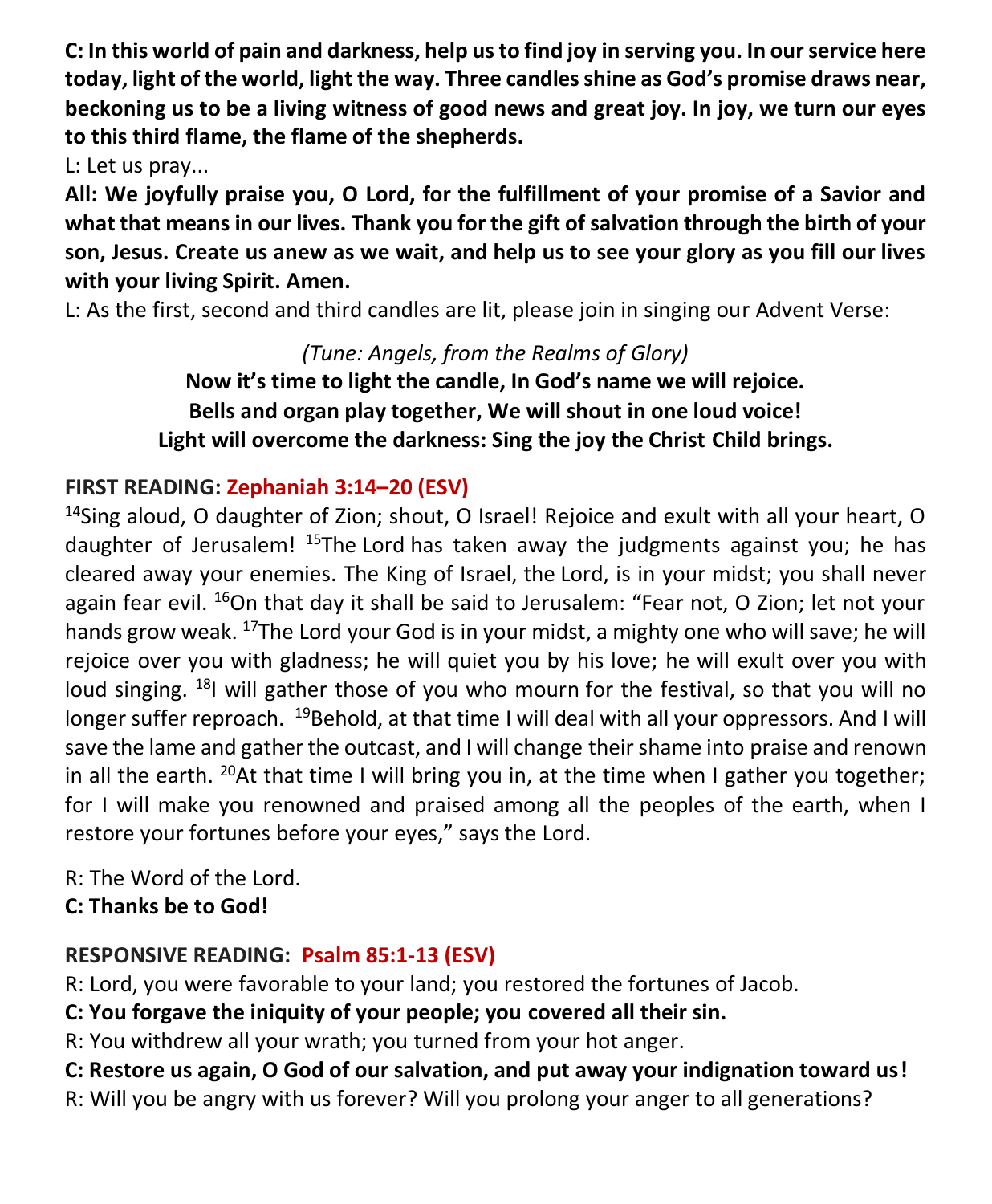#### **C: Will you not revive us again, that your people may rejoice in you?**

R: Show us your steadfast love, O Lord, and grant us your salvation.

**C: Let me hear what God the Lord will speak, for he will speak peace to his people, to his saints; but let them not turn back to folly.**

R: Surely his salvation is near to those who fear him, that glory may dwell in our land.

**C: Steadfast love and faithfulness meet; righteousness and peace kiss each other.**

R: Faithfulness springs up from the ground, and righteousness looks down from the sky.

**C: Yes, the Lord will give what is good, and our land will yield its increase.**

R: Righteousness will go before him and make his footsteps a way.

R: The Word of the Lord.

**C: Thanks be to God!** 

#### **SECOND READING: [Philippians 4:4-7](https://biblia.com/bible/esv/Phil%204.4-7) (ESV)**

<sup>4</sup>Rejoice in the Lord always; again I will say, rejoice. <sup>5</sup>Let your reasonableness be known to everyone. The Lord is at hand: <sup>6</sup>do not be anxious about anything, but in everything by prayer and supplication with thanksgiving let your requests be made known to God. <sup>7</sup>And the peace of God, which surpasses all understanding, will guard your hearts and your minds in Christ Jesus.

R: The Word of the Lord.

#### **C: Thanks be to God!**

#### **THE GOSPEL ACCLAMATION**

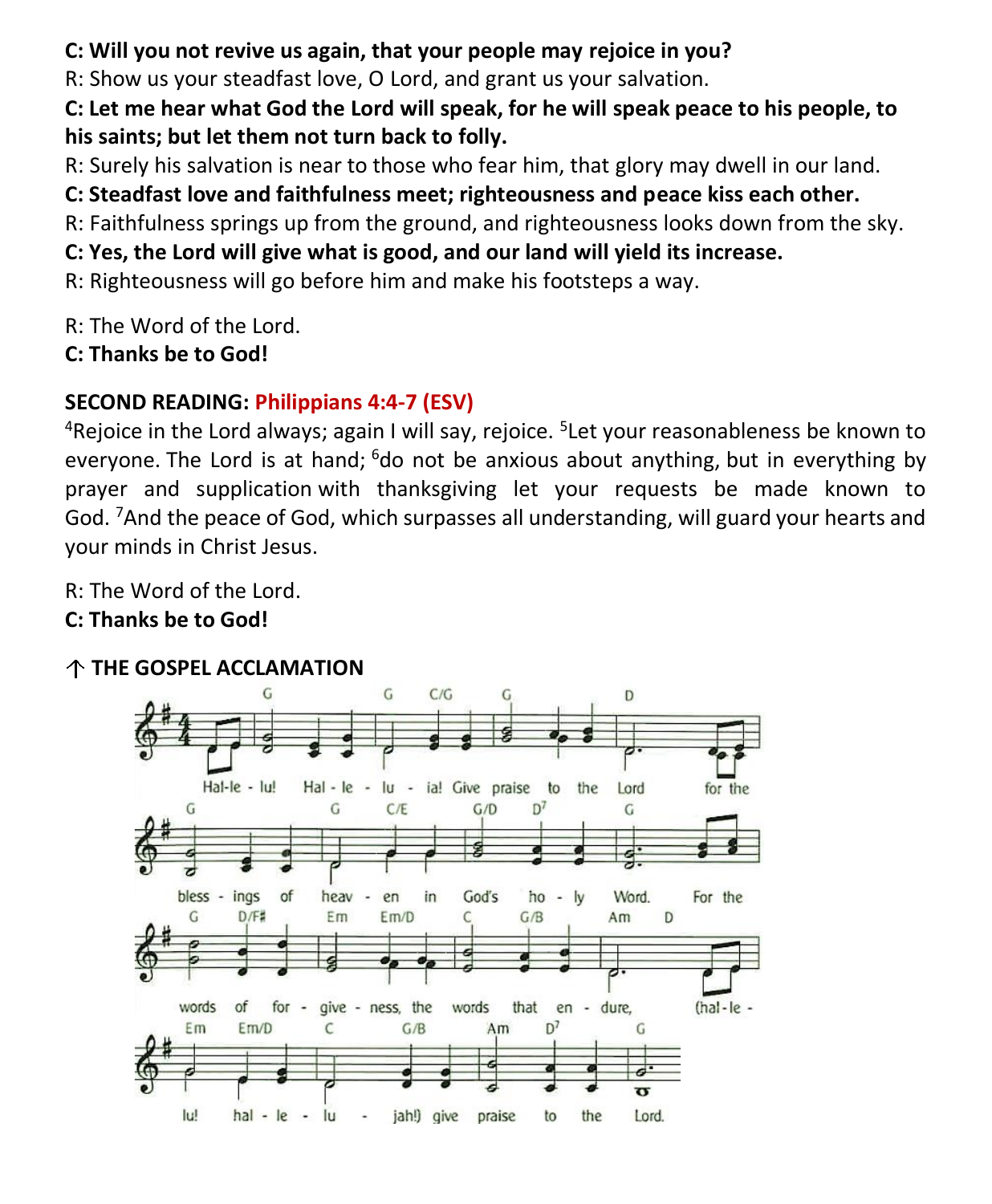#### **GOSPEL READING: Luke 7:18–28 (ESV)**

P: The Holy Gospel according to Saint Luke, the 7<sup>th</sup> Chapter.

#### **C: Glory to you, O Lord!**

<sup>18</sup>The disciples of John reported all these things to him. And John,  $^{19}$ calling two of his disciples to him, sent them to the Lord, saying, "Are you the one who is to come, or shall we look for another?" <sup>20</sup>And when the men had come to him, they said, "John the Baptist has sent us to you, saying, 'Are you the one who is to come, or shall we look for another?"<sup>" 21</sup>In that hour he healed many people of diseases and plagues and evil spirits, and on many who were blind he bestowed sight.  $22$  And he answered them, "Go and tell John what you have seen and heard: the blind receive their sight, the lame walk, lepers are cleansed, and the deaf hear, the dead are raised up, the poor have good news preached to them. <sup>23</sup>And blessed is the one who is not offended by me." <sup>24</sup>When John's messengers had gone, Jesus began to speak to the crowds concerning John: "What did you go out into the wilderness to see? A reed shaken by the wind? <sup>25</sup>What then did you go out to see? A man dressed in soft clothing? Behold, those who are dressed in splendid clothing and live in luxury are in kings' courts.  $^{26}$ What then did you go out to see? A prophet? Yes, I tell you, and more than a prophet. <sup>27</sup>This is he of whom it is written, "'Behold, I send my messenger before your face, who will prepare your way before you.' <sup>28</sup>I tell you, among those born of women none is greater than John. Yet the one who is least in the kingdom of God is greater than he."

P: This is the Gospel of our Lord! **C: Praise to you, O Christ!** 

#### **SERMON**

**HYMN OF THE DAY: When Peace Like a River (vss. 1,3, and 4)………….RECLAIM No. 224**

#### **OFFERING** and **OFFERING RESPONSE**

*As ushers bring forward the offering,* please stand to *sing the Doxology: Praise God from whom all blessings flow. Praise Him all creatures here below. Praise Him above ye heav'nly host. Praise Father, Son, and Holy Ghost. Amen*

#### **THE APOSTLES' CREED**

#### **I believe in God the Father almighty, creator of heaven and earth.**

**I believe in Jesus Christ, his only Son our Lord. He was conceived by the power of the Holy Spirit, and born of the virgin Mary. He suffered under Pontius Pilate, was crucified, died, and was buried. He descended into hell. On the third day he rose again. He ascended**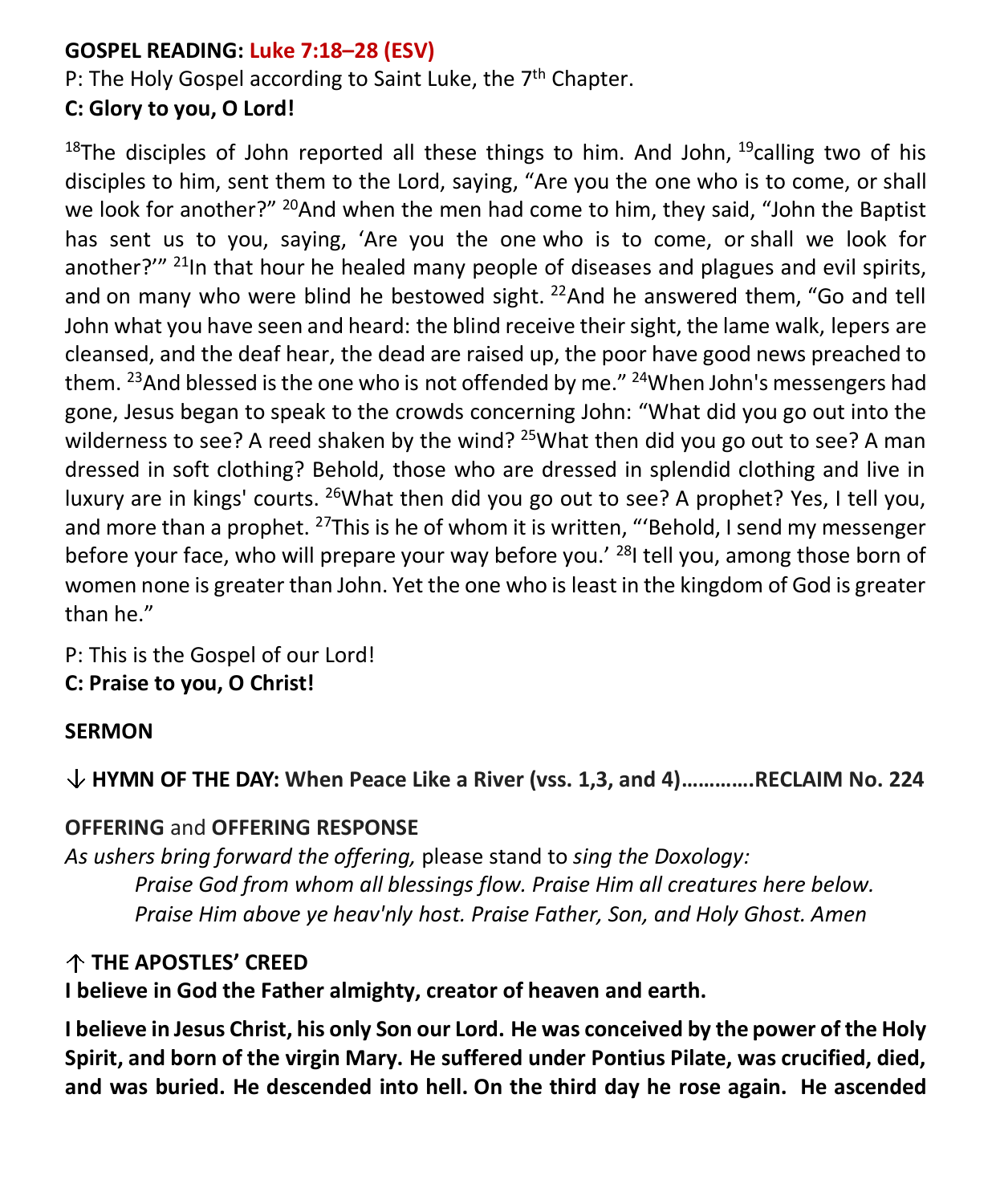**into heaven, and is seated at the right hand of the Father. He will come again to judge the living and the dead.**

**I believe in the Holy Spirit, the holy Christian Church, the communion of saints, the forgiveness of sins, the resurrection of the body, and the life everlasting. Amen**

#### **PRAYERS OF THE PEOPLE**

Each petition ends with the words *Lord, in your mercy*. Please respond by saying *Hear our prayer.*

#### **LORD'S PRAYER**

**C: Our Father, who art in heaven, hallowed be thy name, thy kingdom come, thy will be done, on earth as it is in heaven. Give us this day our daily bread; and forgive us our trespasses, as we forgive those who trespass against us; and lead, us not into temptation, but deliver us from evil. For thine is the kingdom, and the power, and the glory, forever and ever. Amen.**

#### **BENEDICTION**

**SENDING HYMN: In the Bleak Midwinter…………………………………………RECLAIM No. 124**

**\_\_\_\_\_\_\_\_\_\_\_\_\_\_\_\_\_\_\_\_\_\_\_\_\_\_\_\_\_\_\_\_\_\_\_\_\_\_\_\_\_\_\_\_\_\_\_\_\_\_\_\_\_\_\_\_\_\_\_\_\_\_\_\_\_\_\_\_\_\_\_\_\_**

#### **DISMISSAL**

P: Go in peace, loving and serving in the name of our crucified and risen Lord. **C: Thanks be to God!**

#### **POSTLUDE**

#### **THIS WEEK AT RESURRECTION LUTHERAN**

| Sunday    | Dec. 12 | 9:30am             | Worship                                  |
|-----------|---------|--------------------|------------------------------------------|
|           |         | 10:30am            | Fellowship/Congregational Care Team Mtg. |
| Monday    | Dec. 13 | 10:00am            | <b>Morning Prayer</b>                    |
| Tuesday   | Dec. 14 | 10:30am            | Dementia Caregivers Support Group        |
|           |         | 6:30 <sub>pm</sub> | <b>Church Council Meeting</b>            |
| Wednesday | Dec. 15 | Noon               | Lectionary Lunch                         |
|           |         | 6:15 <sub>pm</sub> | Soup Supper                              |
|           |         | 7:00 <sub>pm</sub> | Midweek Advent Worship                   |
| Thursday  | Dec. 16 | 8:00am             | Men's Bible Study                        |
| Sunday    | Dec. 19 | 9:30am             | Worship                                  |
|           |         | 10:30am            | Fellowship                               |